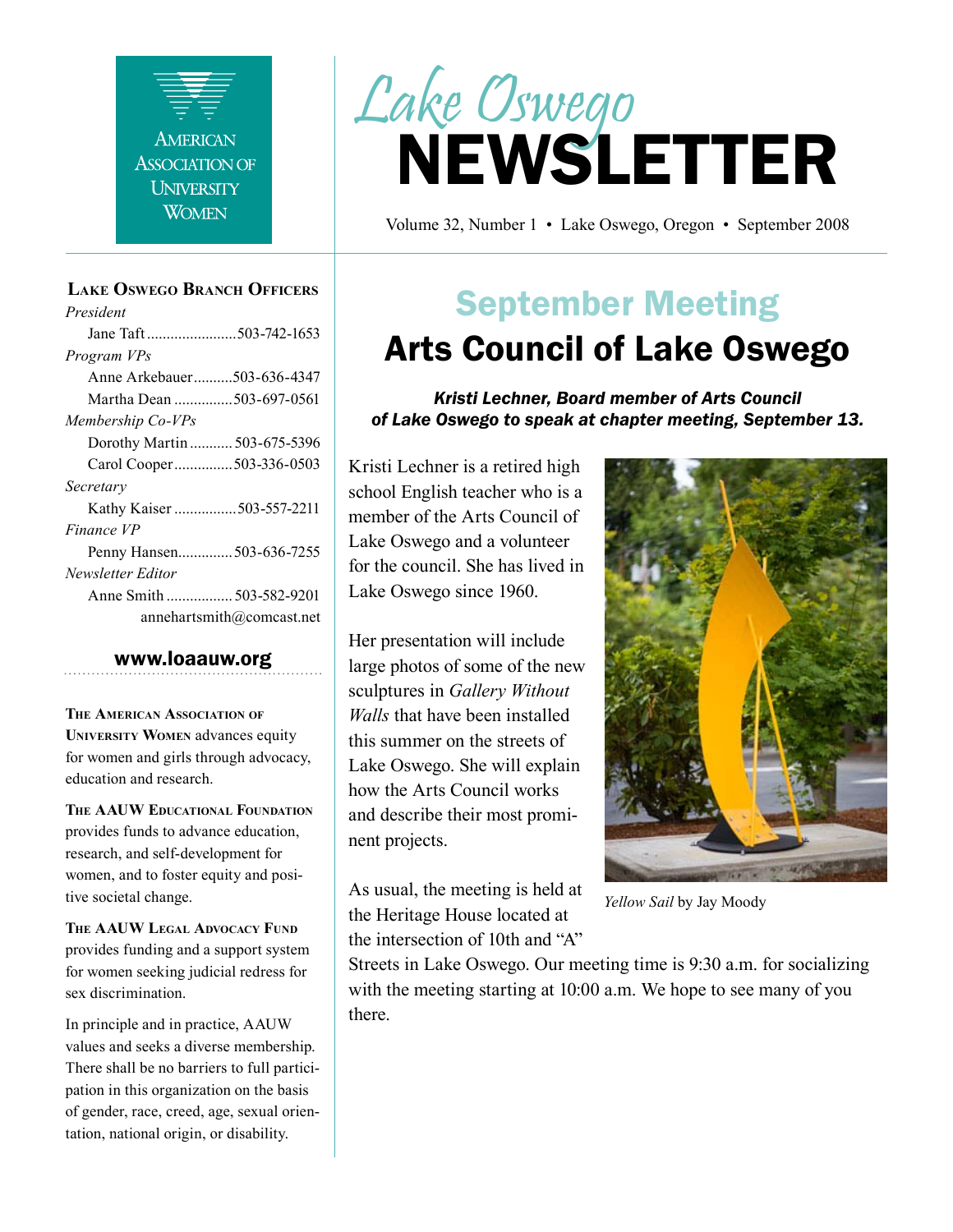## Jottings from Jane



o you ever find yourself wondering if,<br>despite all it has accomplished in the p<br>AAUW is really relevant to the 21st Ce<br>ry world? If so I call your attention to the Paych despite all it has accomplished in the past, AAUW is really relevant to the 21st Century world? If so, I call your attention to the Paycheck Fairness Act, passed by Congress on July 31.

According to Lisa M. Maatz, AAUW's Director of Public Policy and Government Relations, "AAUW has long supported the Act, but in the past few years AAUW members and the government relations staff with them were on a mission to put the issue of pay equity back on the congressional radar screen. And thanks to a couple of circumstances a positive one of our own making {The 2007 publication of Beyond the Pay Gap], and a negative one beyond our control [The Supreme Court decision in favor of Goodyear in *Ledbetter v. Goodyear Tire & Rubber Co.]*— we succeeded in spades."

The Ledbetter decision, that one could not sue for any pay inequities that occurred more than 180 days in the past, even if the inequity was not discovered until later, stirred public outrage and led to increasing pressure on congress to tackle the whole problem Nancy Pelosi, Speaker of the House, made the Pay Fairness Act a

"When many others might have given up, AAUW continued to fight for the Paycheck Fairness Act"

AAUW sparked a grassroots effort to lobby Congress. In the current lagging economy, women were more sensitive than ever to the issues of equal pay; their constituent power led 228 representatives — more than enough needed to pass the bill — to becoming co-sponsors. AAUW lobbyists and our partners at the National Women's Law Center participated in the negotiations on final language and strategies. Our Paycheck Fairness Act Endorsement letter was signed by more than two hundred groups, including all AAUW State Boards. Almost 20,000 e-mails were sent to congress through the AAUW Action Network.

Representative Rosa DeLauro (D-CT), original sponsor of the bill, stated that "AAUW has been a tireless champion of equal pay in general and this legislation specifically. When many others might

> have given up, AAUW continued to fight for the Paycheck Fairness Act – keeping their members apprised of the bill's status, talking with Members of Congress, and generally maintaining the critical pressure that helped bring the bill to the House floor for a vote.

We are relevant today. Without AAUW, this bill might never have passed.



priority.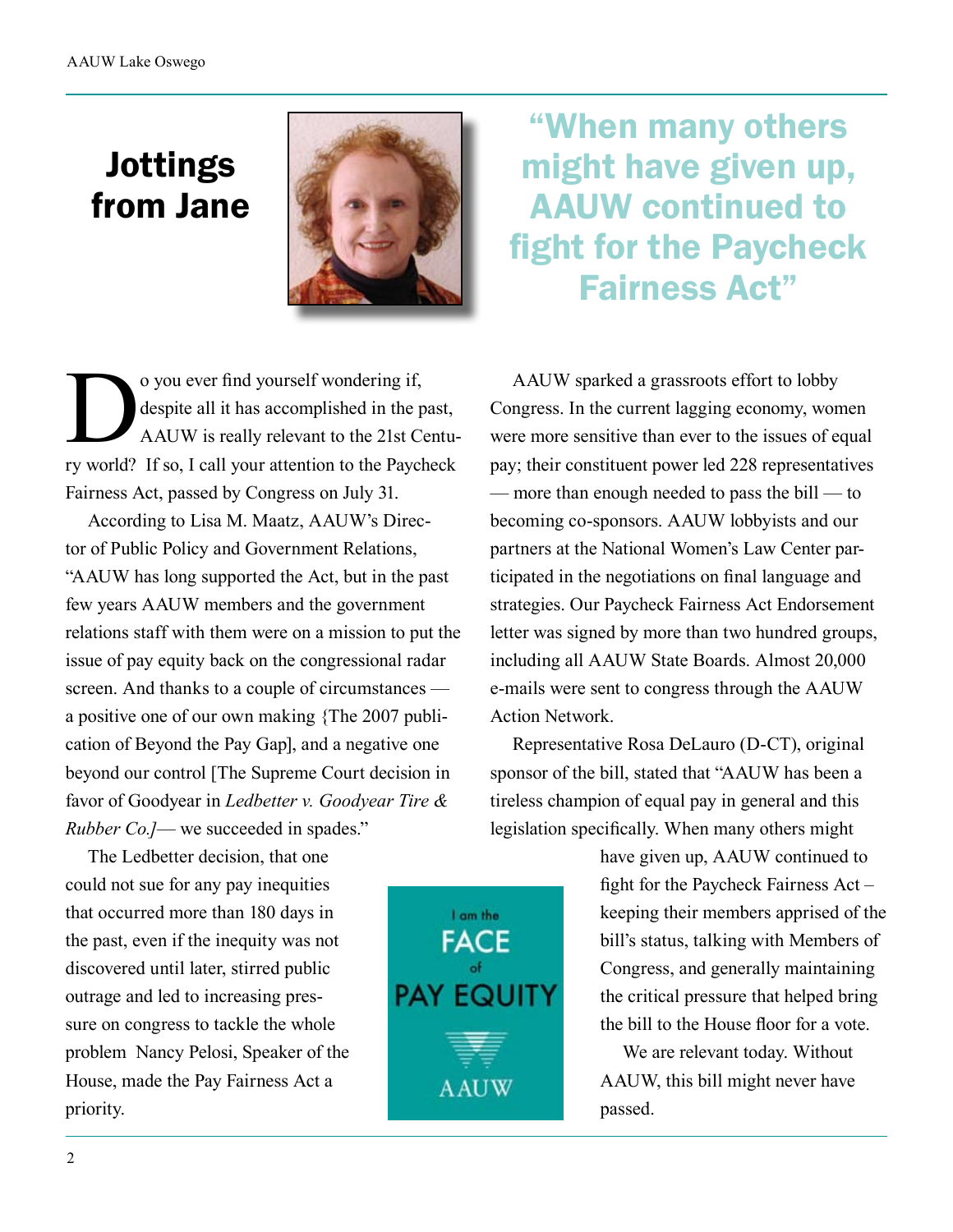## Education and the 2008 Election

*by Lecia Imbery* 

We all know there are many<br>
voters this November, but<br>
no single issue affects so many others important issues facing voters this November, but quite the way education does. Just look at the issues highlighted on this site. From health care to foreign policy to women in the workplace and women's economic security, everything is based on knowledge-of the world around us, of our society, of our chosen profession-and key to implementing this knowledge is the ability to first attain it. Because it is the cornerstone to so many other things, education is also a critical election issue.

Education expands horizons and opens doors. It has been one of the primary tools people have used to improve their circumstances, to ensure that the next generation has a better life than their parents did. As the key to individual and family economic security, education influences both wages now and retirement savings down the road. In fact, the U.S. Census Bureau estimates that on average a worker's annual earnings will double with a college degree compared to a high school degree. College degrees have economic and social benefits for the community as well: increased tax revenues, decreased reliance on public assistance programs, lower unemployment rates, and increased voting, volunteering, and other civic activities.

By the year 2014, it is estimated that there will be four million new jobs where postsecondary education will most likely be necessary. In order to build a well-educated and highly skilled workforce to meet the demands of a high-tech 21st century economy, we must hold our government accountable to its commitment to fund quality education programs at all levels. Increasing the opportunities for all Americans to attend and finish college is critical to our country's global competitiveness, as well as to research and innovation that not only drive economic development but also improve the lives of our sisters and brothers around the world. As the skill requirements of jobs continue to increase, so too should access to postsecondary education for all students.

Despite the benefits of education, less than 30 percent of adults in this country have college degrees. We have a lot of work to do to make college accessible and affordable for everyoneand to make sure our elementary and secondary schools prepare students to succeed in college when they get there. The No Child Left Behind Act and the Higher Education Act, the cornerstones of our government's commitment to K-12 and postsecondary education, are both up for congressional reauthorization this year. In addition to setting national priorities for educational achievement and providing critical funding and student aid, these bills could potentially strengthen our enforcement of Title IX, provide additional on-campus childcare, and encourage more women and girls to pursue careers in science and math. With so much of our future riding on education, I can't think of a single more important election issue facing our nation.

*Lecia Imbery is the Public Policy Grassroots Coordinator for the American Association of University Women (AAUW) in Washington, D.C. She promotes advocacy efforts among AAUW members and supporters, and she provides technical assistance to public policy member leaders. She also works with AAUW's national coalition partners to coordinate effective grassroots campaigns nationwide on issues related to education, economic security, and civil rights. Lecia works with AAUW's Voter Education Campaign and is a frequent contributor to AAUW's blog, AAUW Dialog.* 

### Directory changes

*Please remember to send changes to Dorothy Martin.*

**Armyn Brooke**'s new address: 12520 SW Hart #212 Beaverton, OR 97008

**Joan Carlson**'s new information: 5025 "F" Foothills Rd. Lake Oswego, OR 97034 503-344-4679

**Pat Filip**'s new email: pat.filip@yahoo.com

**Kathleen Cushing**'s new email: kcushing64@hotmail.com

## **SEPTEMBER** BOARD MEETING

TUESDAY, SEPTEMBER 23

7:00 P.M. AT MARYLHURST LIBRARY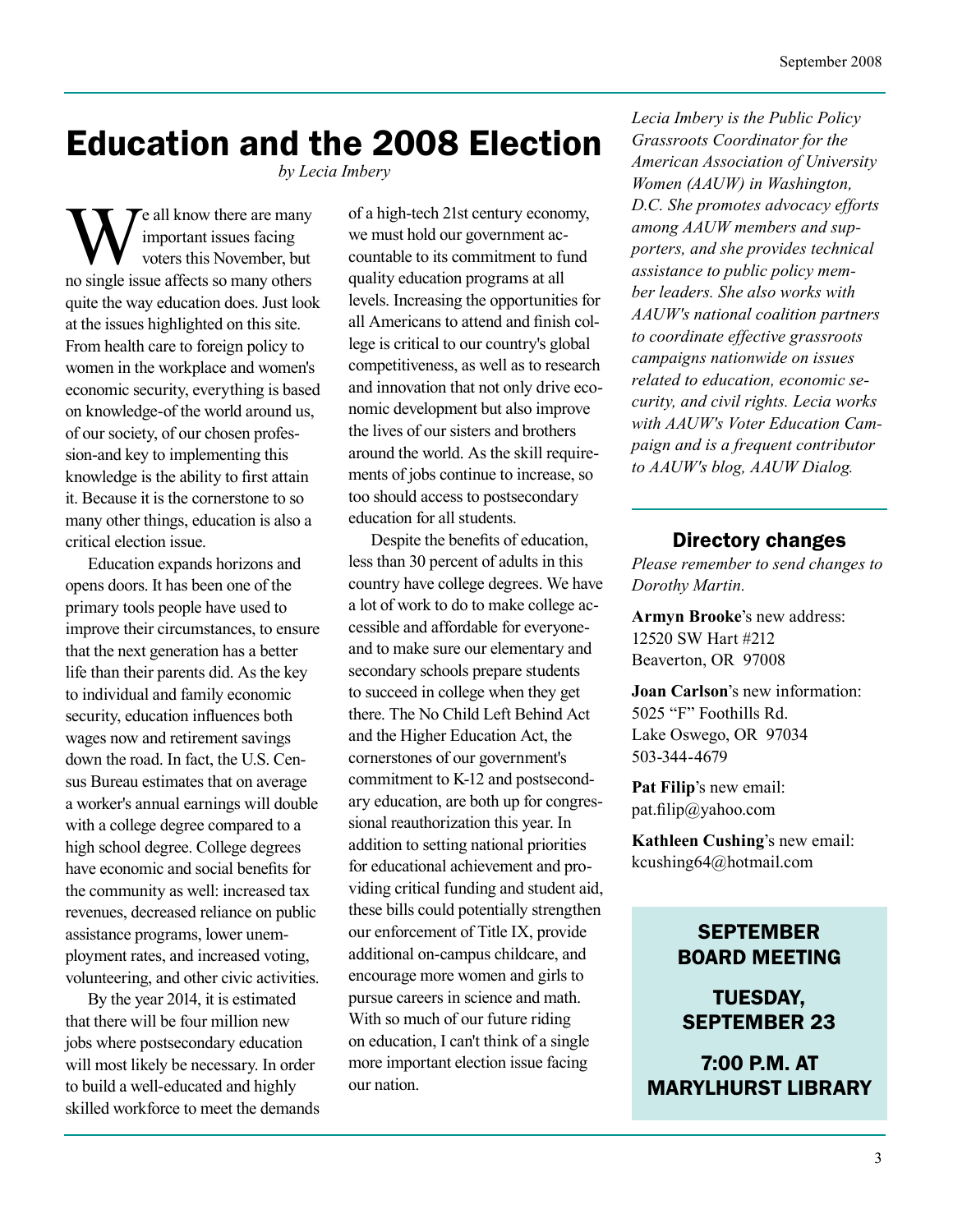# Meet Virginia Gallagher

ne evening early this summer, Mary's Woods residents Virginia and Brady Gallagher had dinner with Philip and Dorothy Martin. During the "getting acquainted" time, Dorothy mentioned being involved in AAUW. Virginia's eyes lit up and she wanted to know more about joining. She had been a member many years ago and had often thought about rejoining, but didn't know who to contact.

Virginia's earliest membership in AAUW goes back many years to the time she and Brady moved to Tillamook after he graduated from

University of Oregon. Virginia had previously graduated from Willamette University. In Tillamook, which Virginia describes as very isolated, she met some other young women who had moved there, too, and were also college graduates. They were concerned about the local girls graduating from high school with little, or no interest, in going to college, nor did their parents encourage them to do so. These young women formed an AAUW branch with a mission to encourage the high school girls in going to college. They invited the girls to teas, to meetings to hear guest speakers, and

to other activities to spur the girls' interests. Virginia was a member of that branch for several years until she and Brady moved to Portland in 1966 where she immediately joined the Portland Branch and years later transferred to the new Lake Oswego Branch. As time passed she became interested in joining a different organization and dropped out of AAUW, but soon found that the other organization wasn't a good fit for her. As she told me, she then "drifted away."

Virginia's dedication to the mission of AAUW to reach out to girls and to encourage their ongoing education is truly inspiring. She also talked about her appreciation for the stimulating qualities of the women who are members of AAUW.

## THANK YOU MEMBERS *by Dorothy Martin*

arol Cooper and I thank all<br>of you for having promptly<br>paid your '08-'09 dues. I'm of you for having promptly paid your '08-'09 dues. I'm happy to say that the annual dues collection wrapped up much earlier this year than in recent years.

It is well to remember that each person's membership is important. Through our dues to National we help make it possible for AAUW to continue to address issues of equity and discrimination and to continue research in matters affecting women and girls. We help AAUW to encourage women and girls to expand their interests into new fields of science and technology formerly dominated by men. With other members we are part of a strong, influential voice in addressing political matters affecting women and girls. Our dollars do count.

At the State Convention in April I participated in a workshop with other Membership VPs. We talked about our participation in the usual matters related to the AAUW mission, then turned our thoughts to personal benefits of belonging to this organization. Our list was long and far from complete. There were the obvious benefits we all can relate to — friendships, stimulating discussions, interest groups and personal growth. There were also benefits mentioned that may not often come to mind — opportunities for cross-generational relationships; the provision of a platform to discuss controversial issues; interaction with people having different perspectives and interests from our own; and

the benefits of strength in numbers working toward common goals. AAUW provides each of us opportunities to expand our horizons and to be personally involved in working for positive changes in our society.

I mention just a few of the items on our list to stimulate your own thinking about the importance of your contribution to AAUW and the ways you personally benefit from membership in AAUW.

## Membership Directory

Your new 2008-2009 Membership Directory is ready and will be available for you at our first meeting on September 13.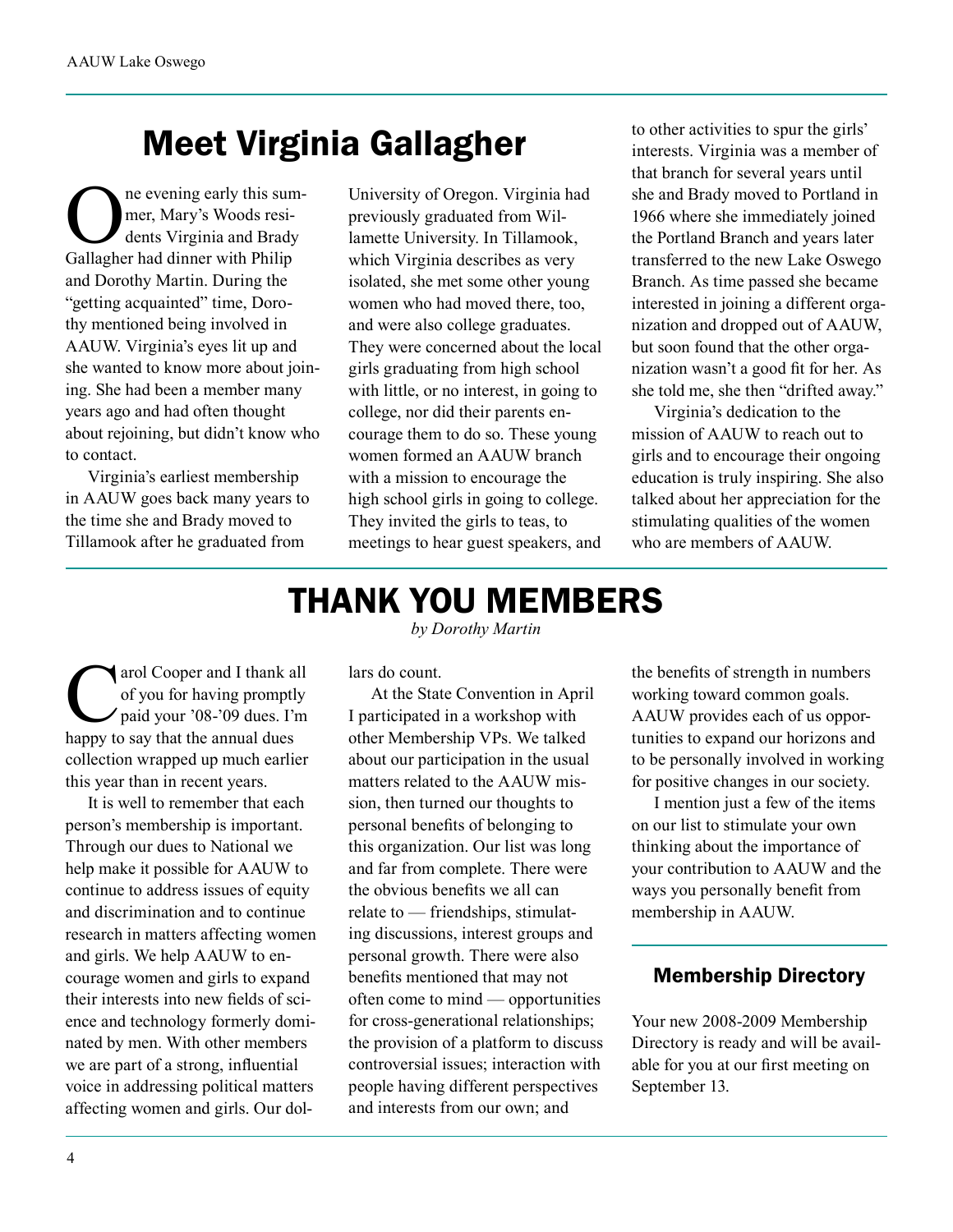#### September 2008

## Interest Groups

## *Interpretive Books*

*3rd Thursday at 9:30 a.m.* **September 18, 9:30 a.m.** Hostess: Laura Eyer Leader: Joanne Nowrocki Book: *A Rose for Emily* by William Faulkner

### *Tuesday Morning Books*

*4th Tuesday*

**September 23, 11:00 a.m.** Location: Szechuan Kitchen

(private room), 15450 Boones Ferry Rd., Lake Oswego. Leader: Nancy White Book: *A Fine Balance* by Rohinton Mistry

## *Thursday Evening Books*

*4th Thursday at 7:30 p.m.* **September 25, 7:30 p.m.** Hostess: Susan Hornung Intro: Sandra Hoover Book: *Household Saints* by Francine Prose

## *Friday Books*

*4th Friday at 10:00 a.m.* New members are most welcome to join this book group — Call Martha Dean at 503-697-0561 if you would like more information.

### **September 26, 10:00 a.m.**

Hostess: Janice Biggerstaff, 503-624-0919 Presenter: Joan Carlson Book: *Household Saints* by Francine Prose

#### *Movie Group*

*2nd Tuesday*

*JoAnn & Larry Frost, Planners.* We plan to meet the 2nd Tuesday of each month for a 7:00 or 5:30 p.m. movie of interest. To be on the e-mail notification list, just call us at 503-624-0871 or ldfrost $@$ spiritone.com. Ladies and couples are welcome. We have a van to furnish a ride from our house. If a coffeeshop is open afterward, we like to discuss the movie over a beverage.

#### *Portland Center Stage*

*Thursday evenings at 7:30 p.m.* **October 9, 7:30 p.m.**

Guys and Dolls — The Musical. Based on the popular stories by Damon Runyon, Guys and Dolls is highly regarded as a quintessentially American musical. Its basic plot revolves around the romantic clash between Sky Masterson, a highrolling gambler willing to bet on virtually anything, and Miss Sarah Brown, a straight-walking sergeant at the Save-a-Soul Mission. *Please contact Betty Barber for more information: barberbc@yahoo.*

*com or 503-675-0594.* 

### *Laffalot Bridge*

*2nd and 4th Mondays, 1–4 p.m.* We play contract bridge twice a month.This is an easy, interesting group of ladies. Do join us if interested. To be on our sub list, call Jo Ann Frost at 503-624-0871 or email her at ldfrost@spiritone. com. We use our subs regularly.

### *Fourth Wednesday Bridge*

*4th Wednesday at 1:00 p.m.* Call Betty Hittle at 503-636-7034 for more information about this bridge group.

#### *Eat Ethnic*

*3rd Tuesday at 6:30 p.m.* Couples, singles, and friends have enjoyed Korean, Greek, Chinese, Balkan, Japanese, and Spanish food during the last six months. Would you like to join us? Just contact Susan Hornung at susanhornung@hotmail.com or 503-635-4893 to be added to our email list.

#### *Gourmet Group*

Calling all Gourmets! There will be a planning meeting Saturday, Sept. 6 at 5:00 p.m. at the Summerlinn Clubhouse in West Linn for those looking to get this fun group going again. Bring a snack to share, a beverage to drink, and some good ideas for our fun dinners. Call Barbara Buckley, 503-635-4649, if interested.

### *Exploring the Northwest*

For more information on this group, contact Susan Kingzett, 503-656-5970 or sezett@msn.com, or Shirley Ward, 503-636-4437 or wardsp@comcast.net.

## Fall District Meeting

The Fall District Meeting will be held on Saturday, October 18 from 10:00 to 2:00 at the Oswego Heritage House. We'll talk about changes in AAUW and meet other members in the district. A light lunch is included. There is no cost, but reservations are needed. To reserve a spot, email Susan Hornung at susanhornung $@$ hotmail.com or call 503-635-4893.